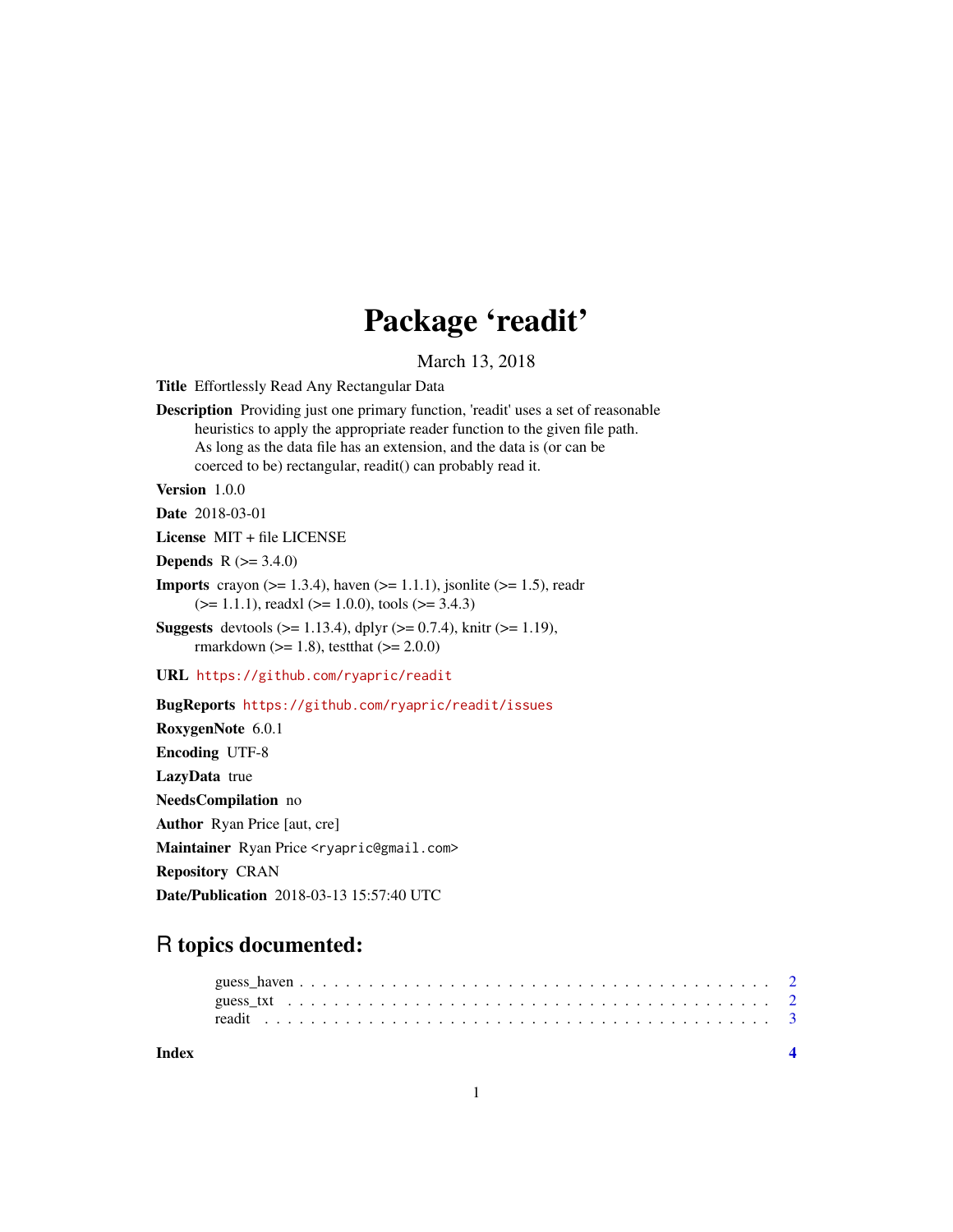<span id="page-1-0"></span>

#### Description

This function is a helper for [readit\(\)](#page-2-1) to guess the type of file that can be passed to an appropriate reader from [haven.](https://cran.r-project.org/package=haven)

#### Usage

guess\_haven(.data)

#### Arguments

.data Data to guess/read

#### Value

A reader function, and its label

guess\_txt *Guess ".txt" Delimiter*

#### Description

Since a .txt file is of ambiguous delimitation, this function is a helper for [readit\(\)](#page-2-1) to guess the type, and return the appropriate reader.

#### Usage

guess\_txt(.data)

#### Arguments

.data Data to guess/read

#### Value

A reader function, and its label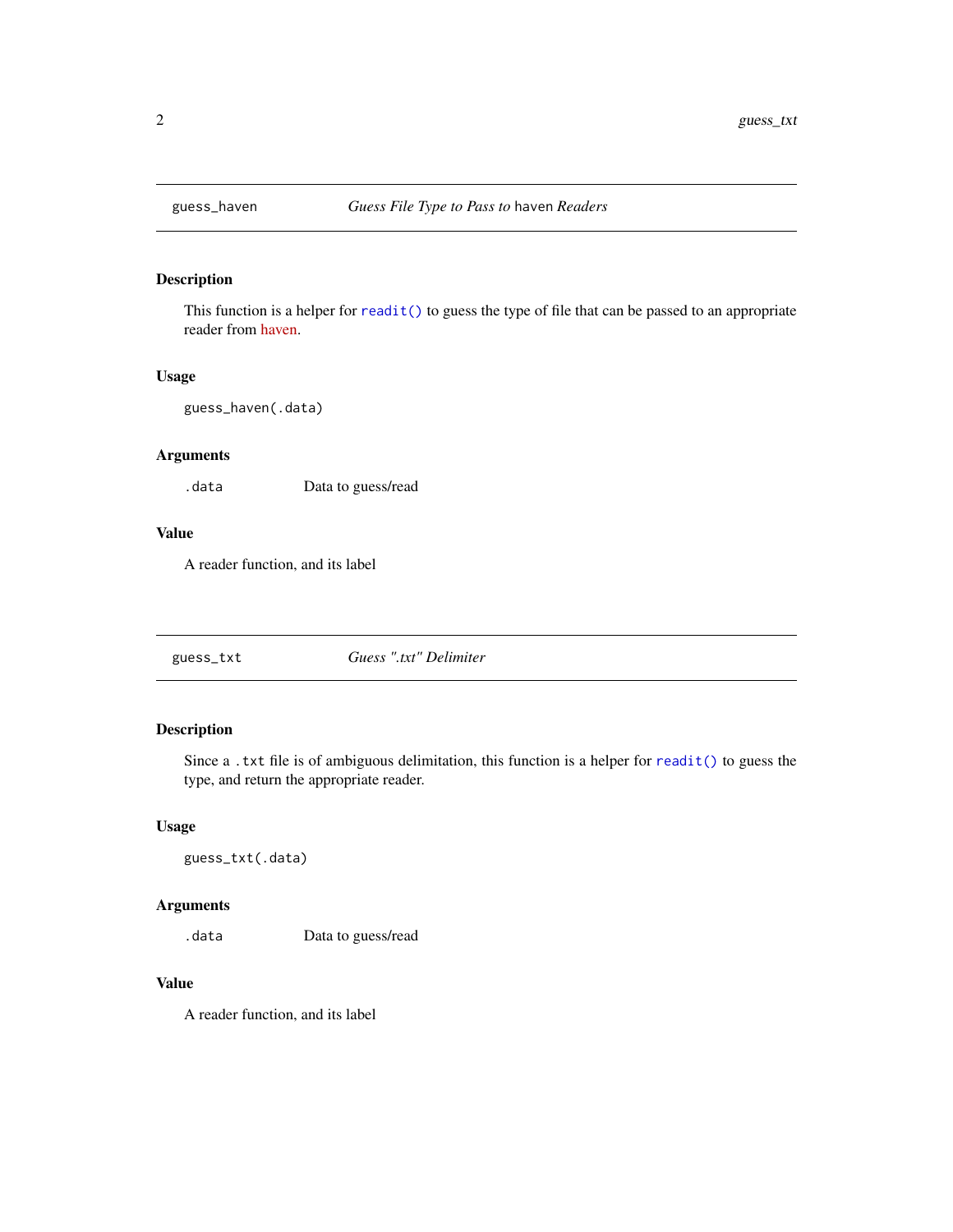<span id="page-2-1"></span><span id="page-2-0"></span>

#### Description

Given a file path, read the data into R, regardless of file type/extension. readit is a thick wrapper around many of the [tidyverse](https://www.tidyverse.org/) libraries, but can be forced to use base functions where possible. Note that the caveat is that the file needs to have an extension, as well as be of a relatively common type. "Common types" are any file type that can be handled by the [readr,](https://cran.r-project.org/package=readr) [readxl,](https://cran.r-project.org/package=readxl) or [haven](https://cran.r-project.org/package=haven) packages.

#### Usage

readit(.data, ..., tidyverse = TRUE)

#### Arguments

| .data     | File path to read data from.                                                                                  |
|-----------|---------------------------------------------------------------------------------------------------------------|
| $\ddotsc$ | Additional arguments passed to tidyverse read functions, e.g. sheet, n_max, etc.                              |
| tidyverse | Should readit use functions available in the tidyverse, e.g. functions from<br>readr, etc.? Defaults to TRUE. |

#### Examples

```
readit(system.file("examples", "csv.csv", package = "readit"))
readit(system.file("examples", "tab_sep.txt", package = "readit"))
readit(system.file("examples", "semi_sep.txt", package = "readit"))
readit(system.file("examples", "xlsx.xlsx", package = "readit"))
readit(system.file("examples", "xls.xls", package = "readit"))
readit(system.file("examples", "iris.sas7bdat", package = "readit"))
```